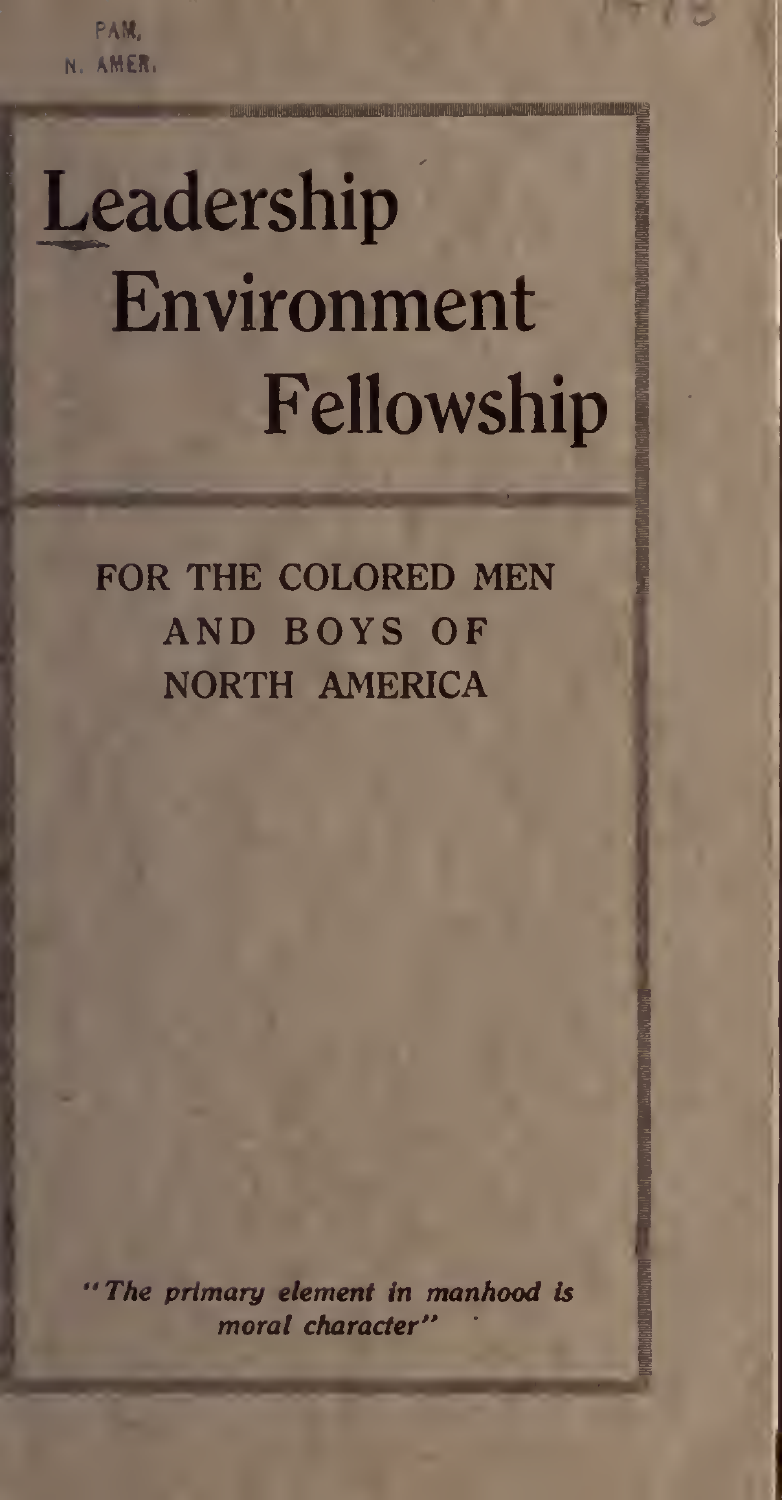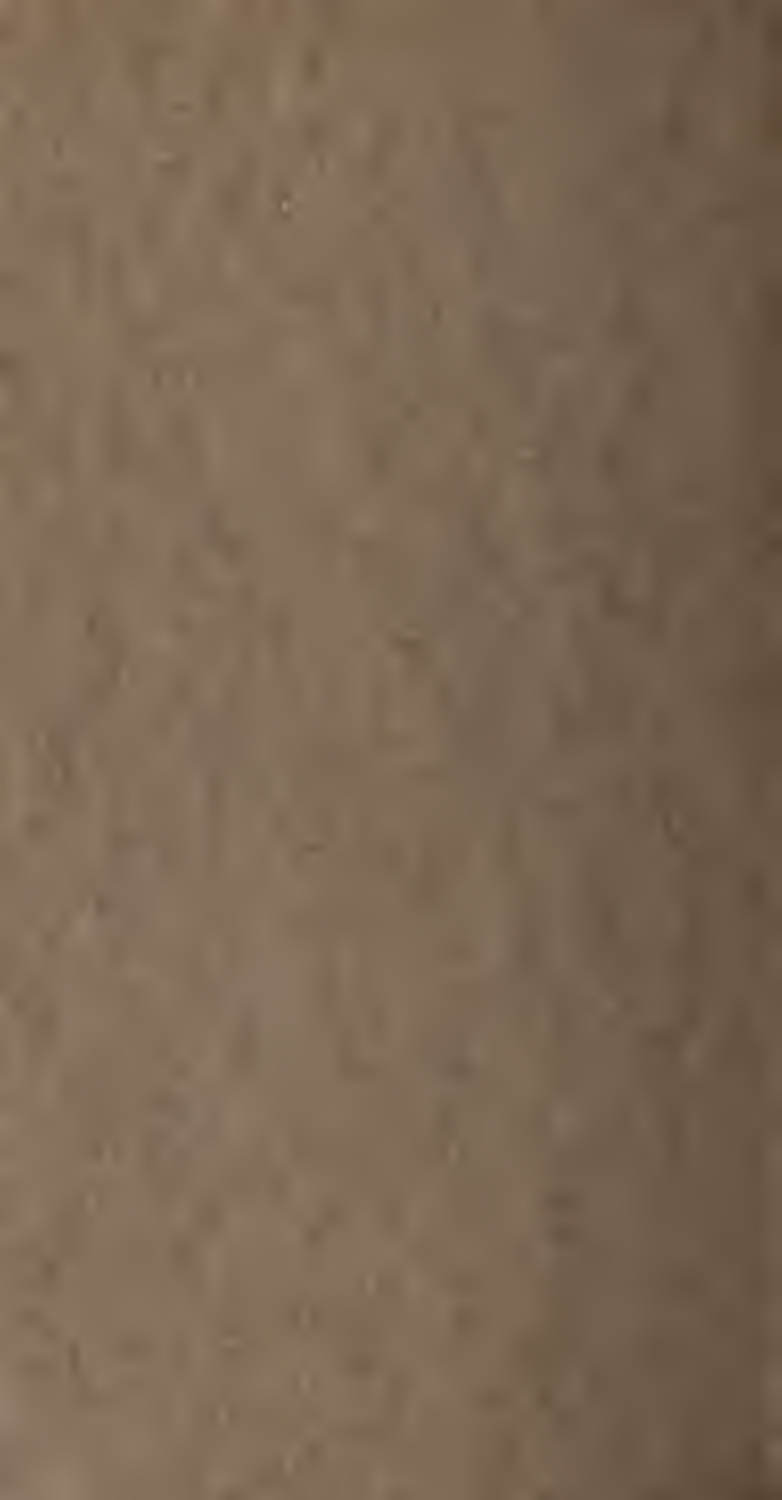# Leadership Environment Fellowship

For the Colored Men and Boys of North America

THE INTERNATIONAL COMMITTEE  $\cap$ <sub>E</sub> Young Men's Christian Associations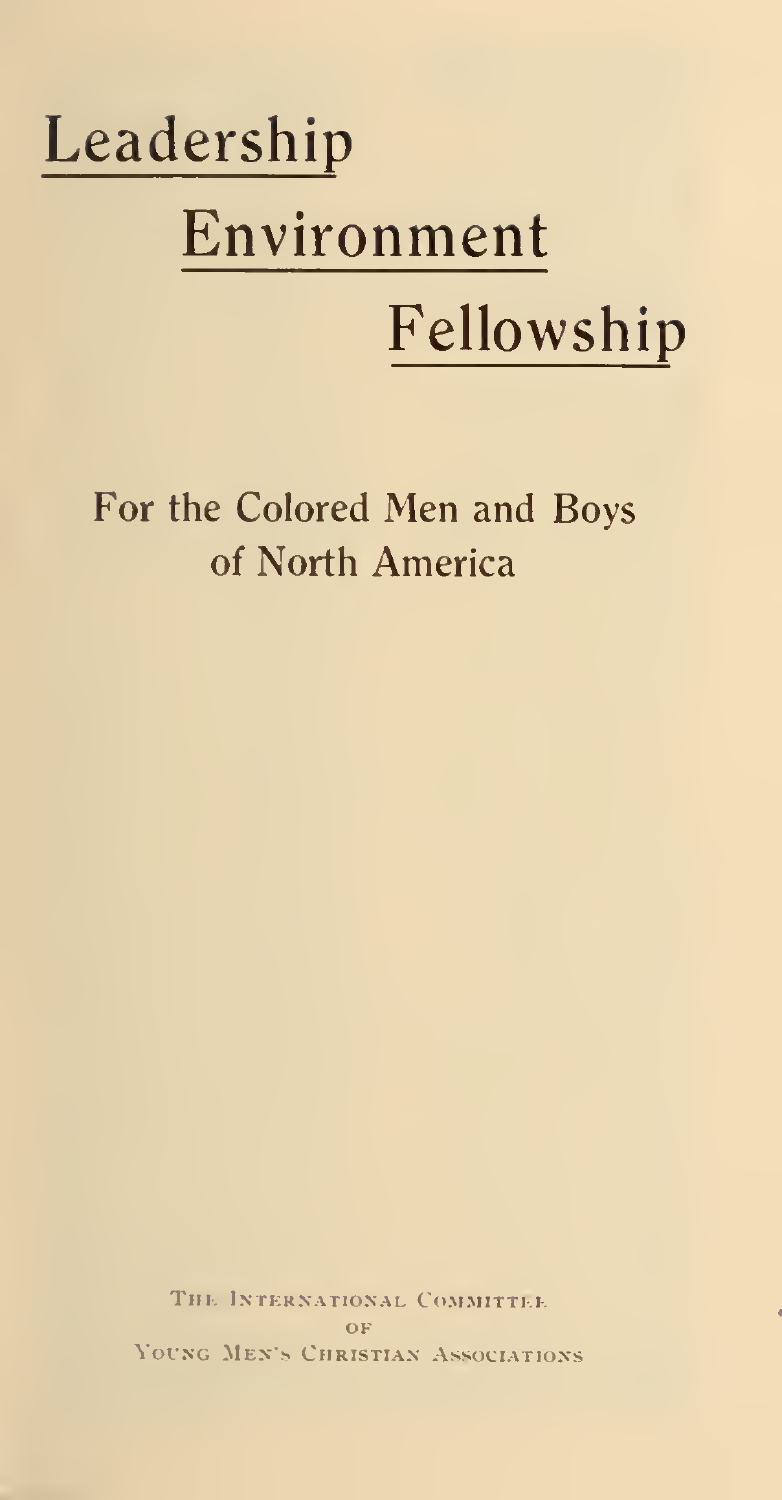

'ONFERENCE OF 1915 THE KINGS MOUNTAIN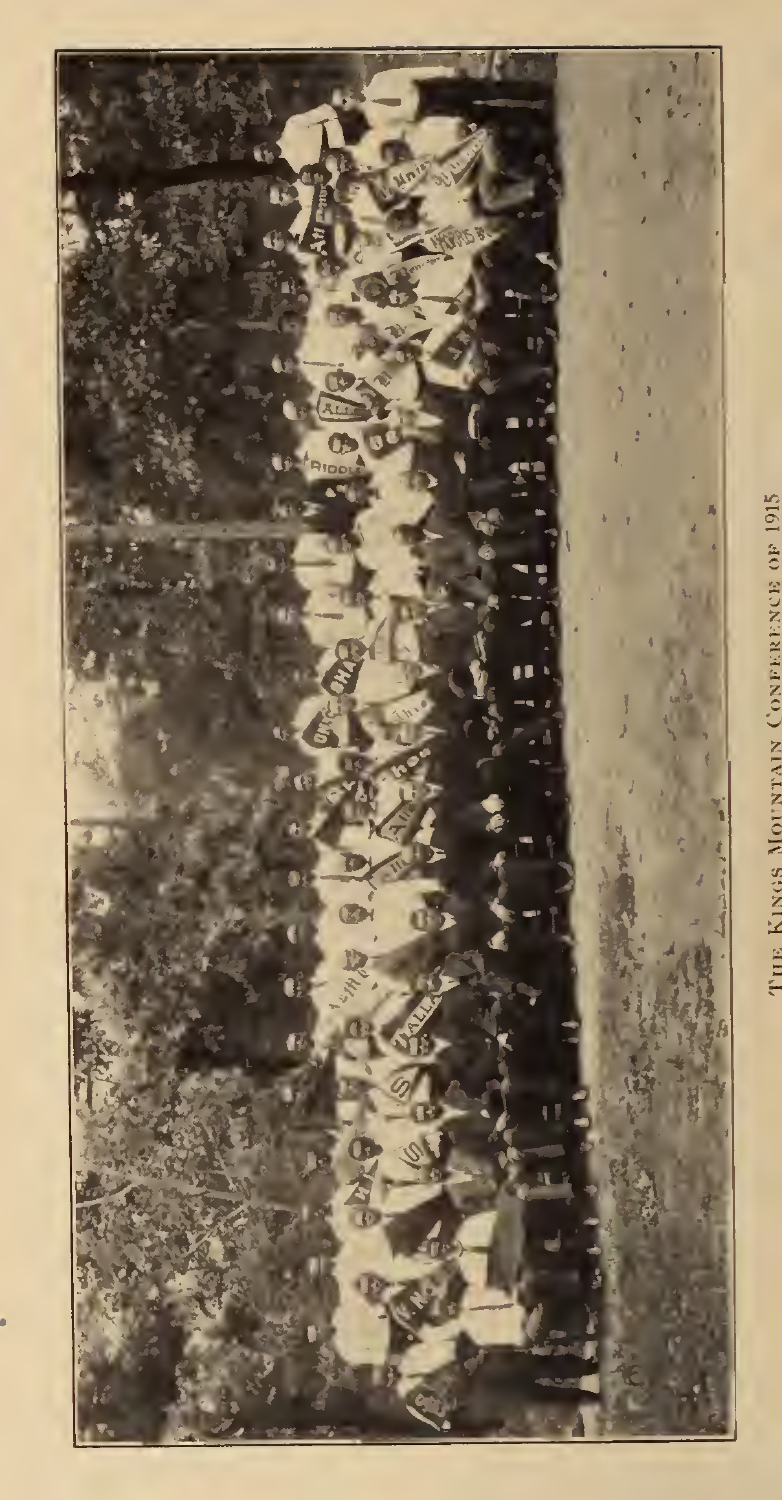# Foreword

The colored race in North America numbers about one-tenth of the population. During half a century of freedom it has exhibited a real power of self-development under proper conditions. It is important to the country that this development should take place. The process involves more than material prosperity or educational advance. It calls for wise leadership, for right environment, for wholesome fellowship.

The problems which confront the men and boys of the colored race are national in scope and demand the friendly cooperation of every good citizen.

The Young Men's Christian Association has become an important factor in the solution of these problems. It aims to train a competent leadership, to create a stimulating environment, to provide the opportunities and even the con veniences which count in the building of character, and to form a Christian fellowship.

"The Colored Young Men's Christian Association is doing an important and valuable work for Negroes. \* \* \* Aside from the direct influence which the Colored Young Men's Christian Association has been able to exert upon its members, these local organizations have frequently exercised an important indirect influence for good in the community.''— "The Story of the Negro," by Booker T. Washington.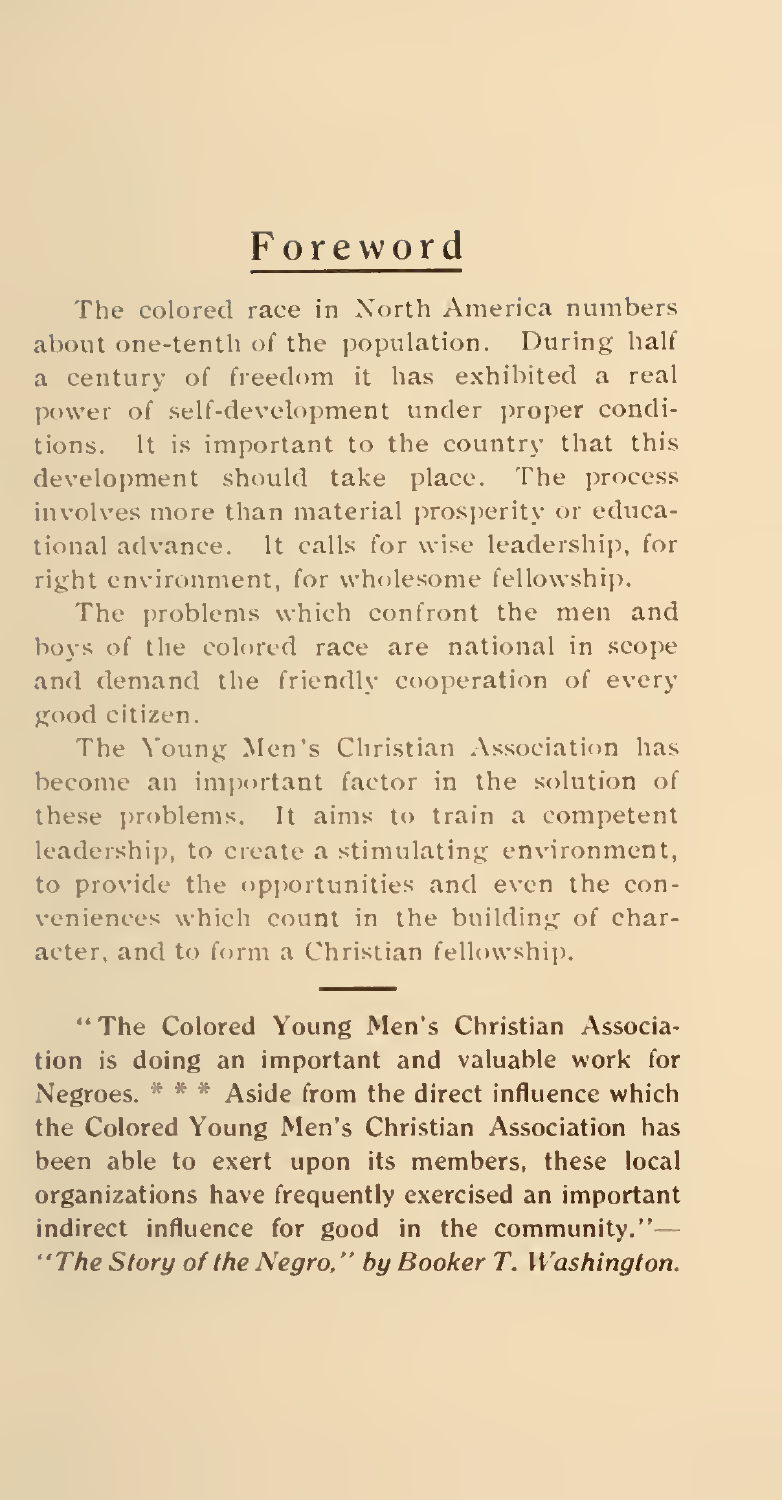# Growth of the Colored Men's Department

The following record indicates the remarkable advance, during the past ten years, of the Colored Men's Department of The International Committee of Young Men's Christian Associations in its twofold task of promoting the growth of the young men and boys, and of discovering and training an adequate leadership.

|                                 | 1915         |
|---------------------------------|--------------|
| Total Number of Associations    | $1+7$        |
| City Associations               | 43           |
| <b>Student Associations</b>     | 102          |
| Railroad Association            | $\mathbf{1}$ |
| County Association              | $\mathbf{1}$ |
| Industrial Associations         | 6            |
| Secretaries and Assistants      | 60           |
| Physical Directors              | 8            |
| Boys' Work Directors            | 6            |
| Members enrolled                | 13,096       |
| Number of buildings             | 27           |
| Annual current expenses         | \$109,260    |
| Total value of property         | \$985,169    |
| Students in educational classes | 515          |
| Bible Class attendance          | 101,520      |
| Attended religious meetings     | 236,052      |
| Situations secured              | 1,661        |
| Dormitory rooms                 | 519          |
| Dormitory occupants             | 3,150        |
|                                 |              |

It will be noticed that during these ten years the Association Movement has vastly increased the efficiency of the work done in cities and in educational institutions, while it has entered important industrial and rural fields, where the great masses of colored men and boys are to be found.

#### Its Management

The responsibility for the steady development of this work is vested in a permanent sub-committee of The International Committee of Young Men's Christian Associations, whose chairman is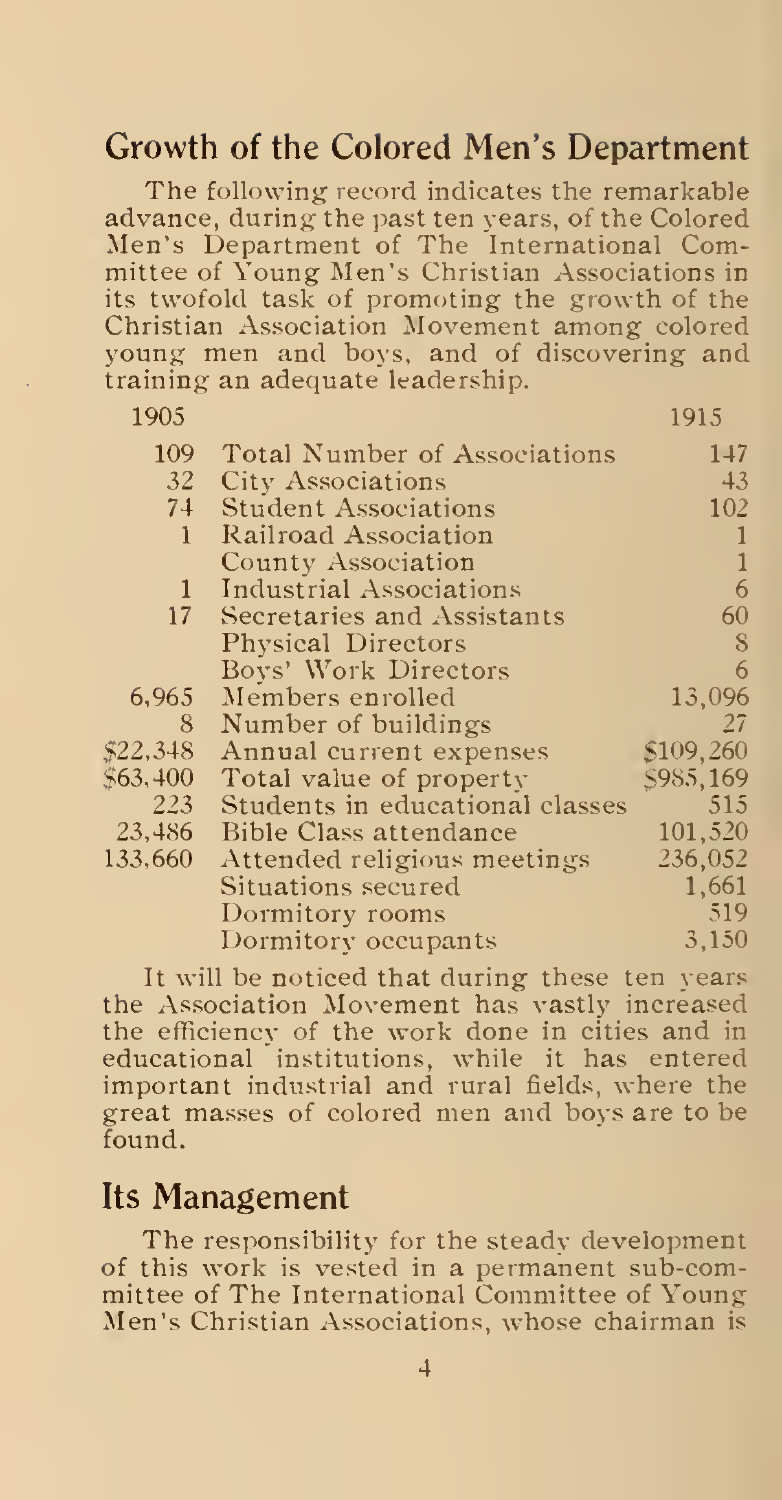Dr. Wm. Jay Schieffelin, well known in move-ments for the reform of civic and social conditions. Dr. Schieffelin has long been an active student of the problems affecting the colored race in North America.



DR. WM. JAY SCHIEFFELIN

This sub-committee holds regular meetings at which the policies of the department are outlined and determined, and the execution of past policies reviewed.

# The Secretarial Staff

Those who have carried through the remarkable achievements of these past years are an unusual set of men. Every member of the Inter national staff of secretaries for work among colored young men holds <sup>a</sup> college degree. A very large proportion of the local secretaries in charge of colored Associations in cities are similarly prepared for efficiency.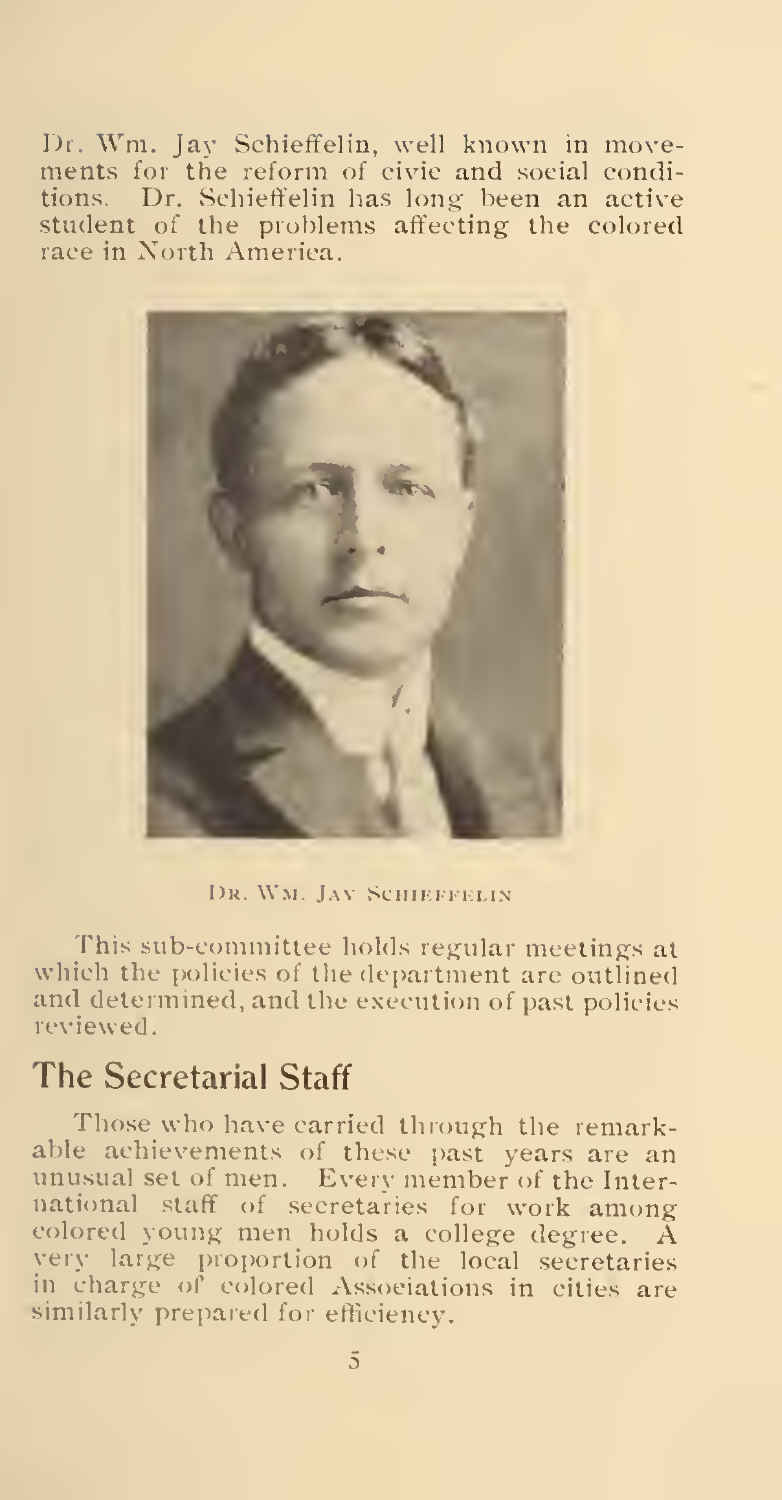These men are called in an unusual and peculiar way to mediate wisely between their own race and the white people of the South and North. They have a deep responsibility and have had great success in maintaining the confidence and respect of both races. Each member of the staff has a very definite task assigned to him each year, for the achievement of which he is held responsible.

#### Some Accomplishments

The great movements for the development and advancement of the colored race are constantly drawing upon this secretarial staff for help and advice, and such cooperation is an important part of the service they render to their race and to the country.

They have originated and developed two institutions of steadily growing importance: The Chesapeake Summer School for Colored Secretaries, founded in 1908, and the Kings Mountain Student Conference, established in 1912.

They have forwarded and fostered an active and efficient Association in 102 colleges or universities and secondary schools in the United States attended by colored students, and have developed a strong Christian fellowship among young men in <sup>43</sup> important cities of the land where colored men are numerous.

Not least in importance, as a task, has been the provision of a common platform on which leading white men and leading colored men, representing the finest ideals and standards of the churches of each group, have been able to stand and work together constructively to help solve one of the most complex problems confront ing the nation. The most recent example of such cooperation was the Atlanta Negro Christian Student Conference of 1914, which, in the words of Dr. J. R. Mott, who served it as chairman, was "one of the most significant gatherings ever held in this country."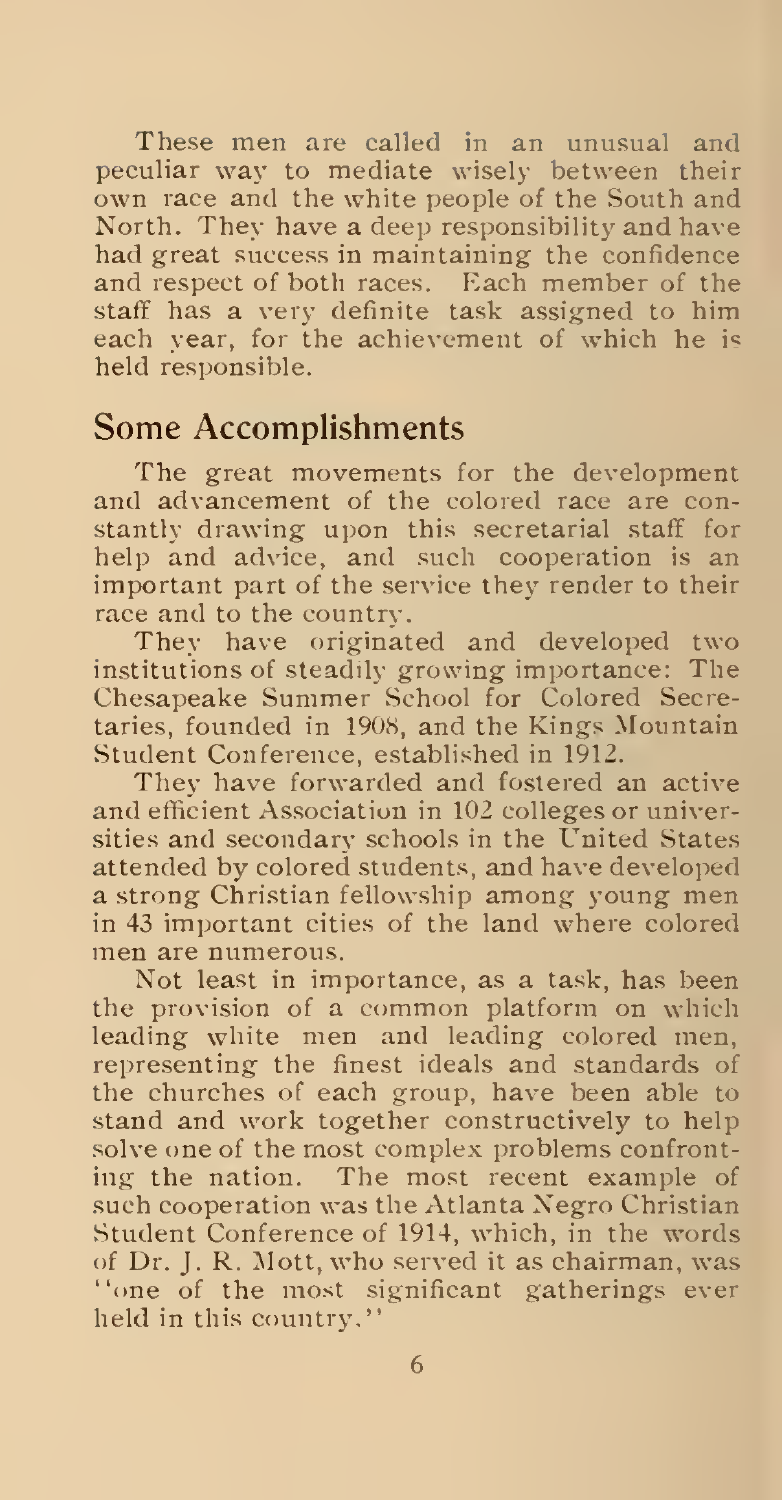

J. E. Moorland C. H. Tobias R. P. Hamlin

Wm. A. Hunton John H. Watson Max Yergan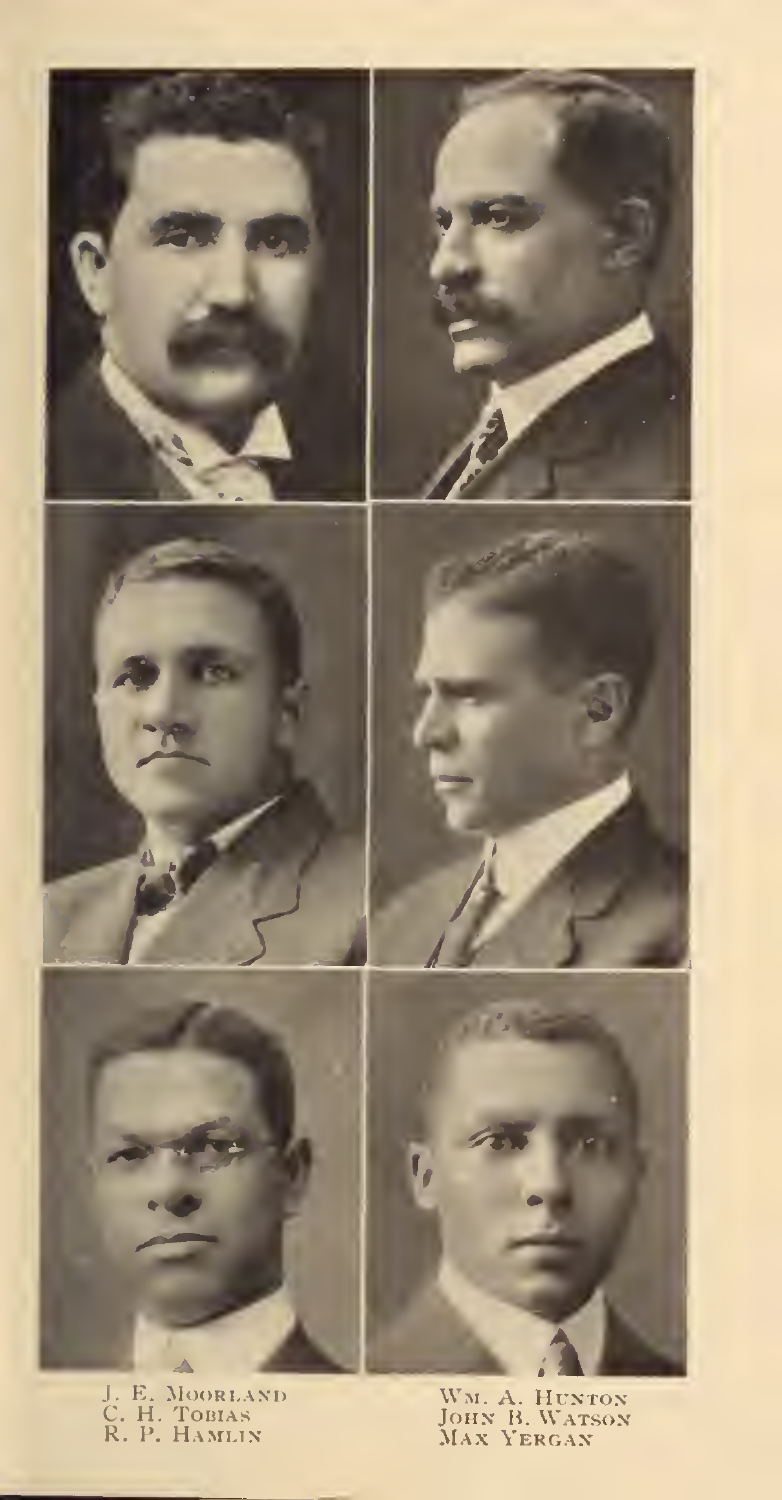## The Outstanding Event of the Decade

January 1, 1911, was an epoch-making day for the colored men of the nation. On that day, Mr. Julius Rosenwald, of Chicago, 111., made his splendid offer of \$25,000 to every city in the country which would raise \$75,000 to complete a fund of \$100,000 for a Young Men's Christian Association building for colored men, including ground and equipment.



Mr. JULIUS ROSENWALD

This was a far-sighted and statesmanlike as well as philanthropic proposal. It has already revolutionized and standardized the conditions of Association work among colored young men and given it a new place in the thoughts of the Association brotherhood and in the minds of the citizens everywhere. There has been a readiness to meet these conditions and a growing appreciation of their significance which has definitely influenced both the colored race and its friends.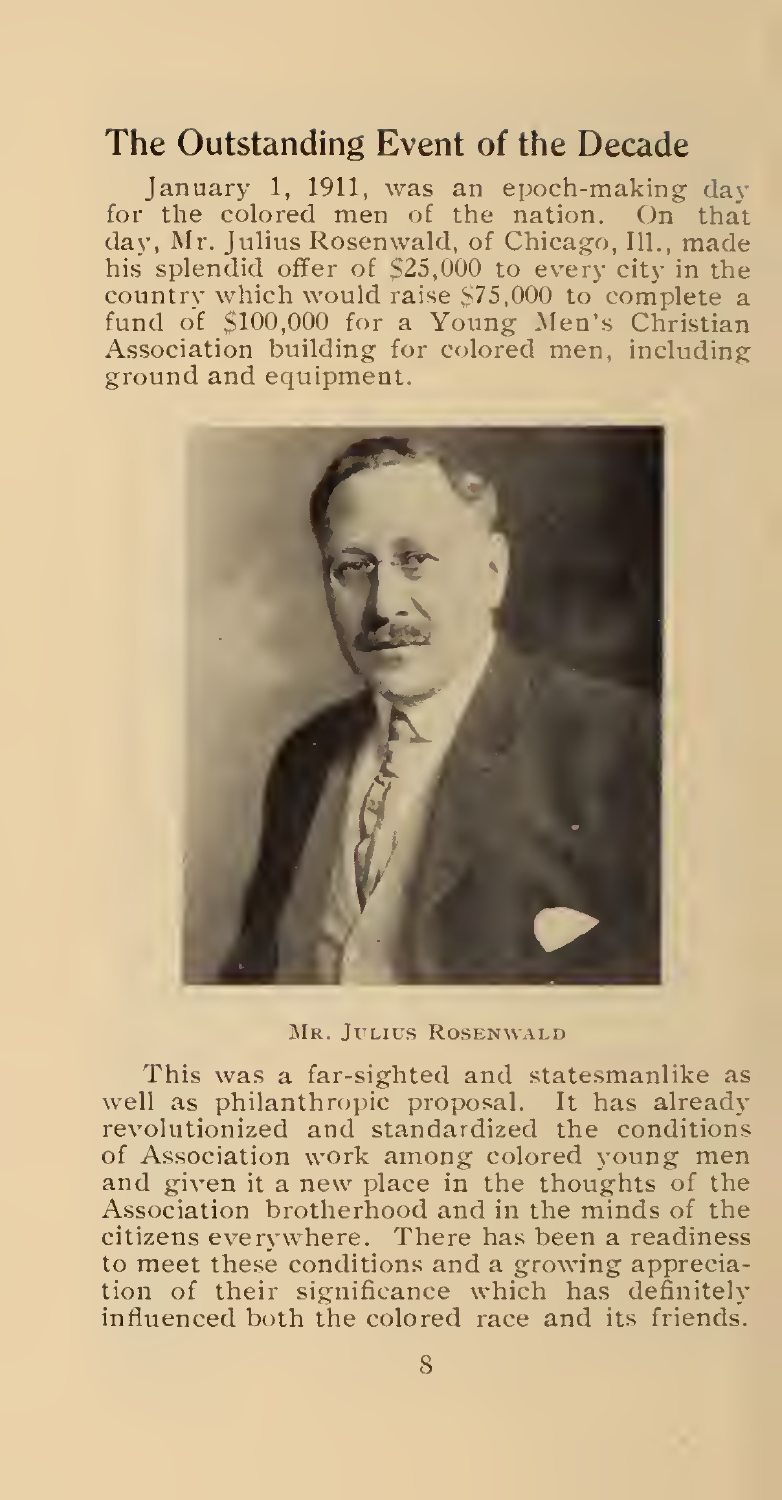# What All this Involves

The enlargement and reconstruction of Association work among colored young men involved in the recent completion of six of these new buildings in Washington, Chicago, Indianapolis, Philadelphia, Kansas City, Mo., and Cincinnati, and the promise of the speedy completion of seven more in Atlanta, Los Angeles, Nashville, Baltimore, New York, Brooklyn, St. Louis, and in the other developments mentioned above, demands an increasing amount of both general and specialized supervision. Such continued expert attention is the price which must be paid today for greatest efficiency. To maintain the standards already reached the supervisory staff of The International Committee needs to be aug mented. The day of specialization is at hand for<br>this class of Associations. There is an insistent demand for a supervisory secretary to take the leadership in the proper organization of work among colored boys. Others are needed for similar leadership in developing physical, industrial and educational work, and also in the department of evangelism and Bible study.

The budget of this work for the past year has amounted to approximately S15,000. Two-thirds of this sum must be secured each year by personal solicitation from the friends of the colored man. A much larger sum is imperatively needed and can be wisely used this coming year.

 $Alt$  checks should be made out to  $B$ .  $H$ , Fancher, Treasurer, and forwarded to The International Committee of Young Men's Christian Associations, Colored Men's Department, 124 East 28th Street New York, N. Y.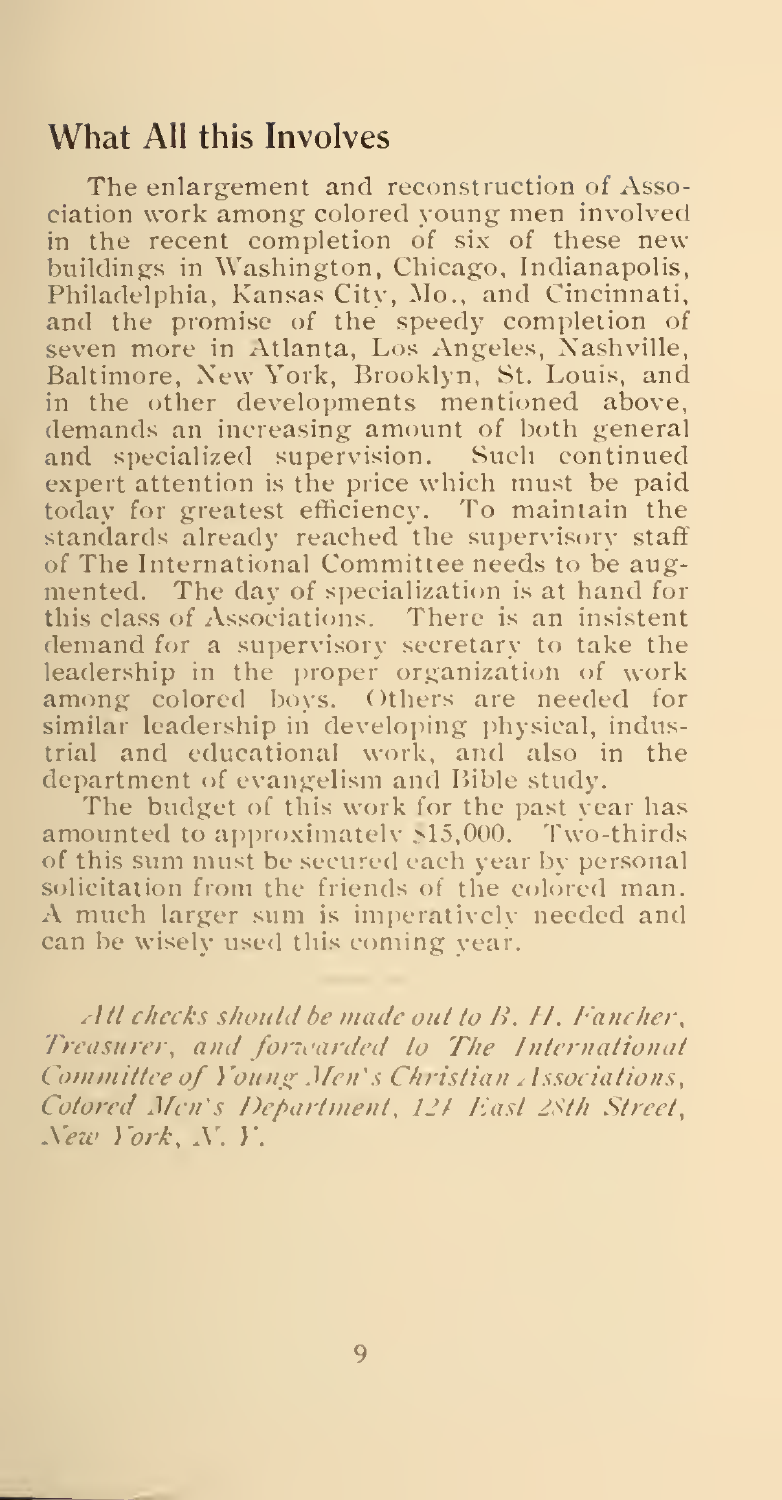# The International Committee of Young Men's Christian Associations

124 East 28th Street, New York

ALFRED E. MARLING, Chairman<br>WILLIAM SLOANE, *Vice-Chairman*<br>WILLIAM D. MURRAY, Vice-Chairman<br>B. H. FANCHER, Treasurer, Const B. H. Fancher, Treasurer<br>John R. Mott, *General Secretary*<br>F. S. Brockman, Asso. Gen'l Secretary

#### Colored Men's Department Sub-Committee

WM. JAY SCHIEFFELIN. Chairman President Schieffelin & Co., and Chairman of the Citizens' Union of New York

Lucien C. Warner President Warner Chemical Co., New York

LUCIEN T. WARNER. Vice Chairman General Manager of Warner Brothers. Bridgeport

Henry B. F. Macfarland Formerly Chairman of Board of Commissioners of the District of Columbia, Washington. D. C.

N. W. Harris President N. W. Harris Company, Chicago

Frank K. Sanders Director Board of Missionary Preparation. New York

George Foster Peabody Publicist

#### The Secretarial Staff

Jesse E. Moorland General Administration and Building Campaigns

WILLIAM A. HUNTON\* The Student Field

JOHN B. WATSON Southern City and Industrial Field

Robert P. Hamlin Eastern and Western City and Industrial Field

CHANNING H. TOBIAS Eastern and Southeastern Student Field

MAX YERGAN Western and Southwestern Student Field

\*On sick leave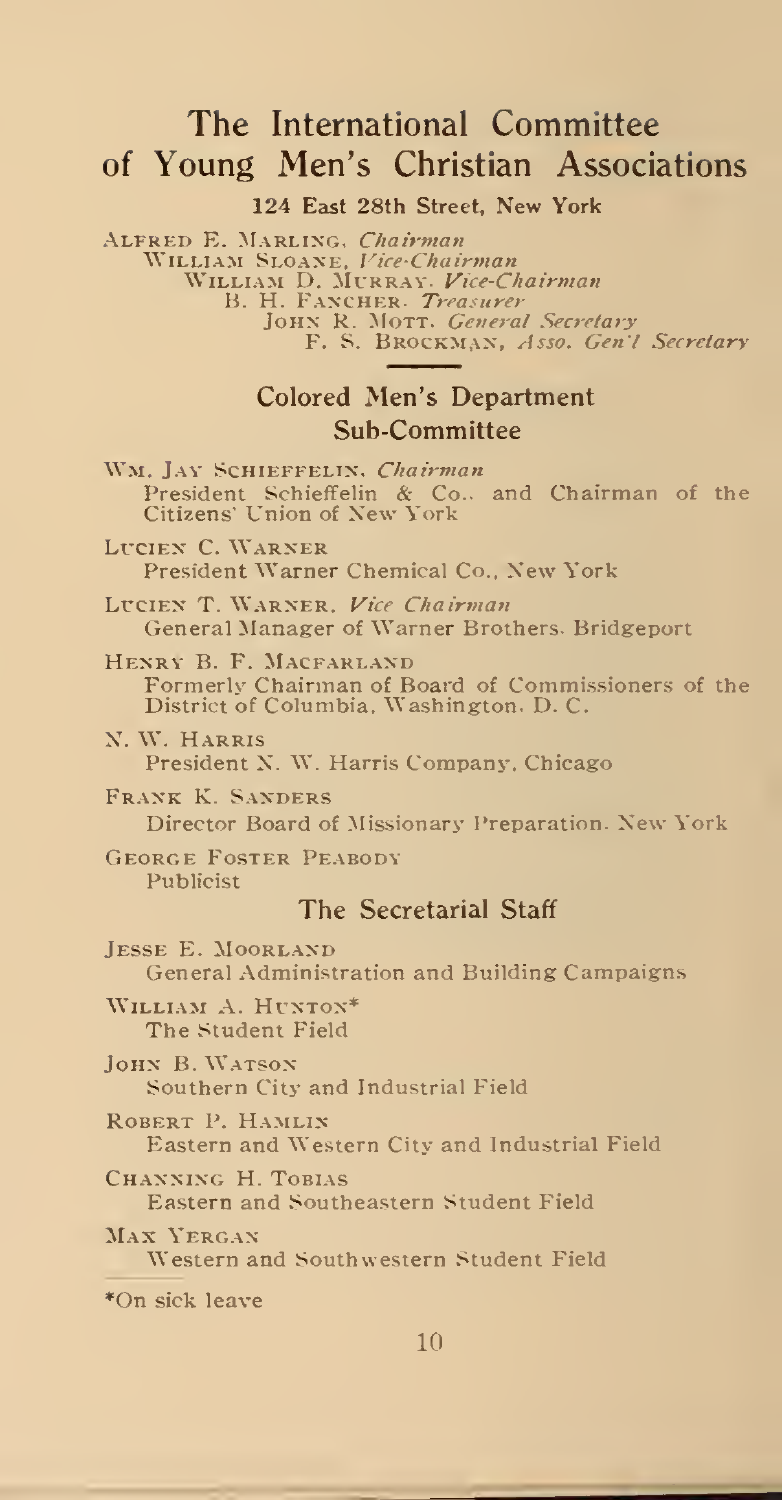

I he Summer School  $\overline{\phantom{a}}$ **Colored Colored States** Secretaries,  $\sim$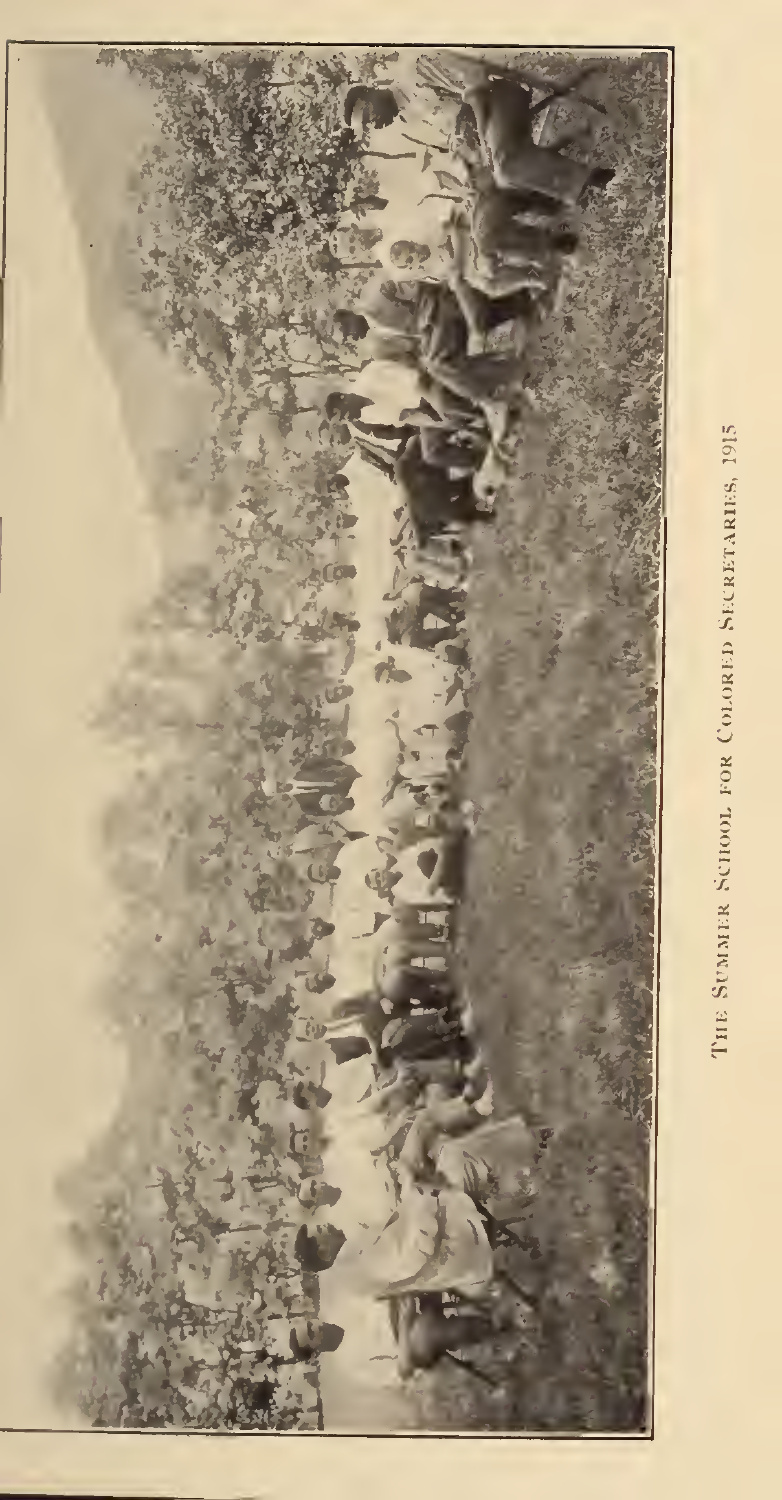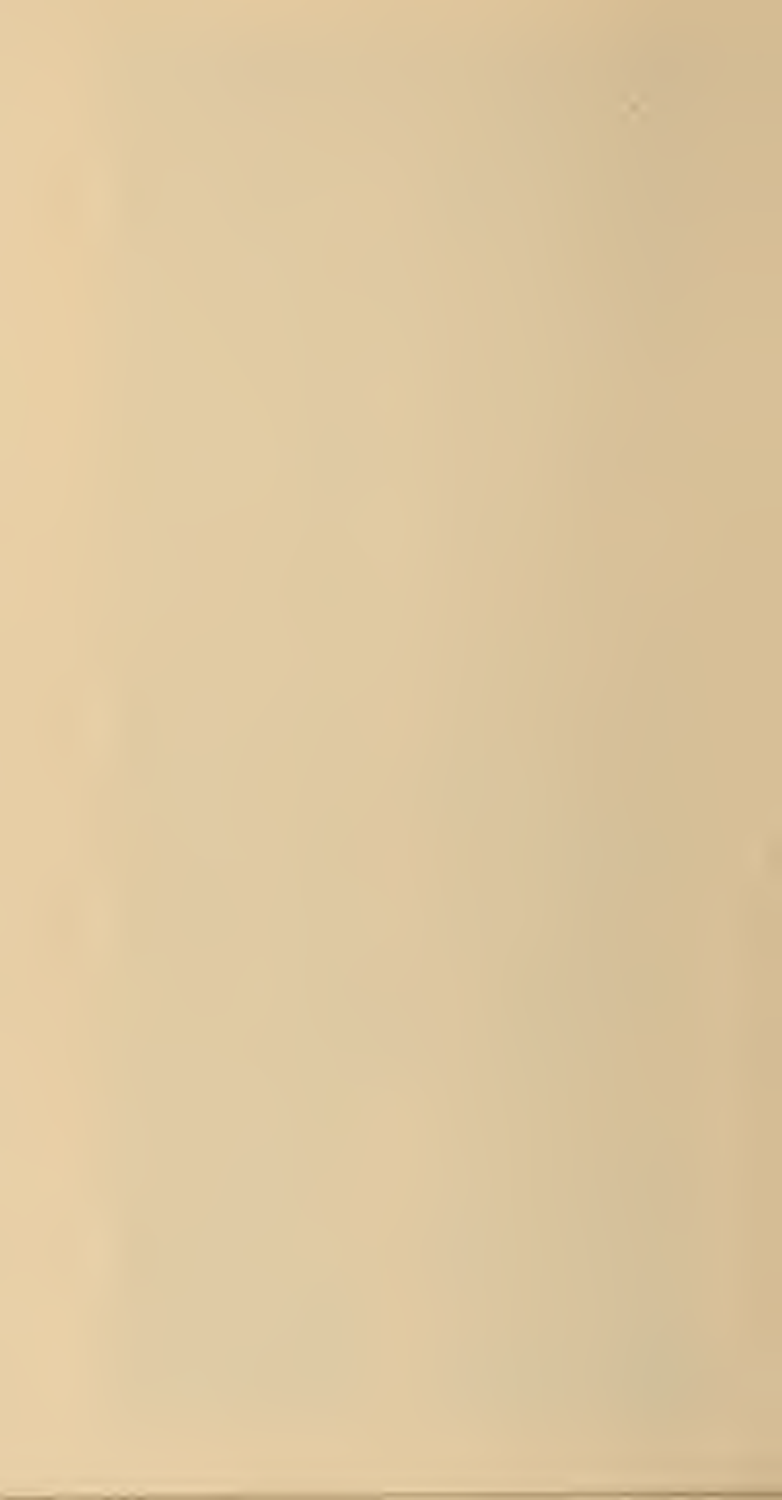